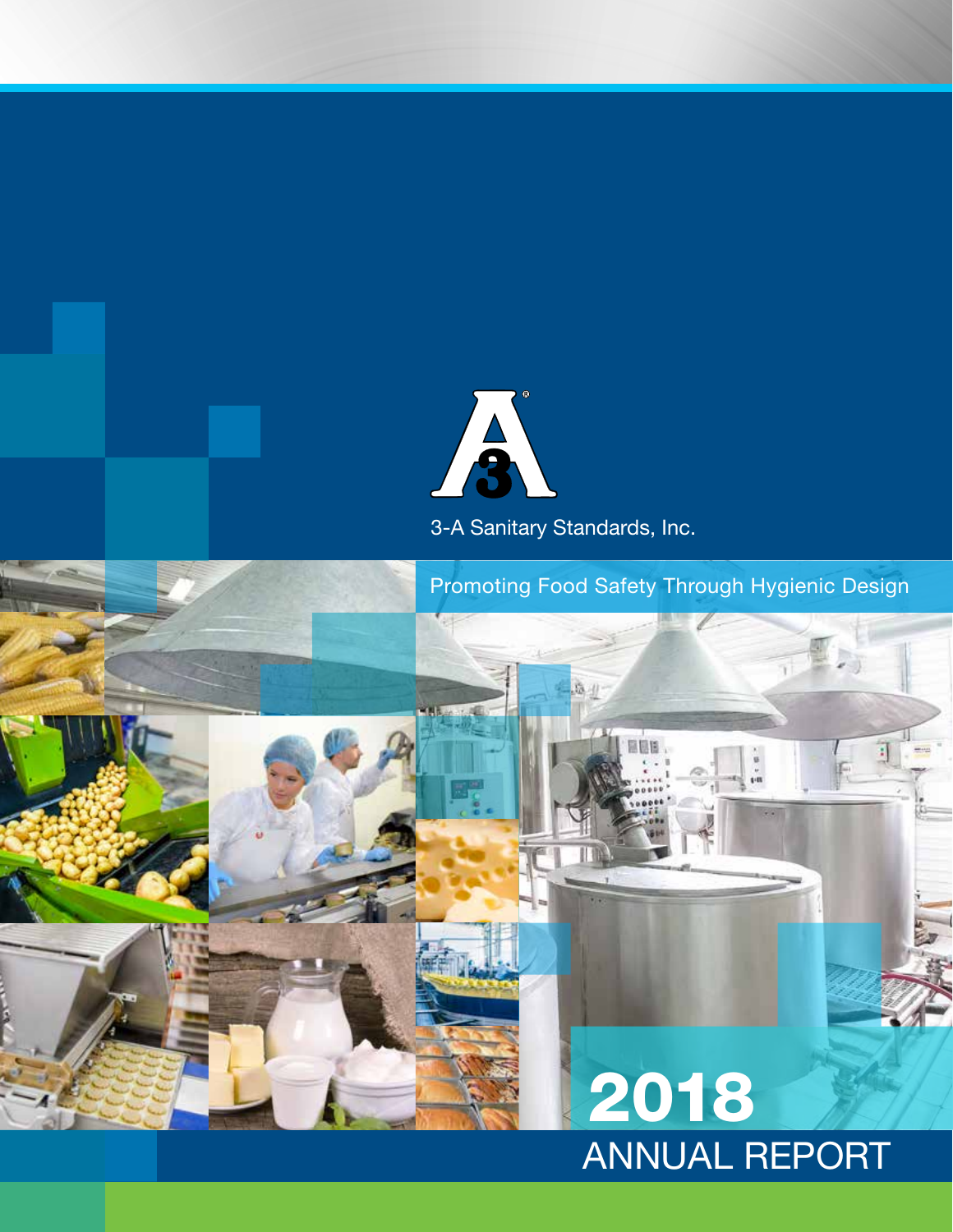

#### **3-A Sanitary Standards, Inc. Board of Directors**

#### **Officers**

**David Kedzierski,** *Chair* Cabot Cheese

**John T. Allan, III,** *Vice Chair* International Dairy Foods Association

**Directors**

**Kenneth Anderson** Harold Wainess & Associates

**Randy Elsberry** FDA/CFSAN-Milk Safety Branch

**Dennis Glick** USDA, AMS, Dairy Programs Dairy Grading Branch

**Greg Marconnet** Mead & Hunt

**Dan Meyer** American Dairy Products Institute

**Counsel**

**Hugh Webster** Webster, Chamberlain & Bean

**Committee Leadership Communications & Education Committee** Greg Marconnet, Mead & Hunt

**Finance Committee** Lyle Clem, Electrol Specialties Company

**Third Party Verification Coordinating Committee** F. Tracy Schonrock

**3-A Steering Committee** Lyle Clem, Electrol Specialties Company

#### **3-A SSI Staff**

Timothy R. Rugh, *CAE, Executive Director* Michael S. Drumm, *Database Manager* Eric H. Schweitzer, *Director, Standards and Certification* Philomena Short, *Technical Assistant*

**Chris Hylkema,** *Secretary* New York State Department of Agriculture & Markets

**Lyle Clem,** *Treasurer* Electrol Specialties Company

**Reinhard Moss**

GEA Westfalia Separator Group

**Helen Piotter** Dean Foods Company

**Ronald Schmidt** Food Science & Human Nutrition University of Florida

**F. Tracy Schonrock** TPV Coordinating Committee

**Bjorn Sorensen** Dairy Industry Consultants

# **3-A SSI Unified in a Changing World**

3-A SSI today operates in a global marketplace where technology and business practices are evolving at a faster rate than any time in human history.

On the world stage, the Global Food Safety Initiative (GFSI) is bringing together key actors of the food industry to collaboratively drive continuous improvement in food safety management systems around the world, notably to reduce food safety risks and help build trust throughout the supply chain. Closer to home, the Food Safety Modernization Act (FSMA) is the new norm. Hygienic equipment design is essential for the processing and handling equipment in all types of food and beverage manufacturing facilities. The FSMA Preventive Controls rules for Human Food and for Animal Food require food processors to maintain written plans for monitoring, verification and corrective action in a range of areas, including supplier management, allergen controls, process controls, GMP program oversight, product traceability, recall plans and intentional contamination or food defense.

Like every industry, the food processing industry must stay grounded in the latest developments in their industry, from new robotics and automation to sophisticated plant-wide control systems. Many of these technologies and services did not exist a few years ago, or they were not applied on the same scale.

3-A Sanitary Standards and design criteria have become essential tools to stay up-to-date and relevant in a dynamic marketplace for food processing equipment and systems. The work of 3-A SSI is more important than ever before to help ensure the food processing industry can thrive economically while also assuring quality, public health safety, and access to global markets.

Thanks to the ongoing support and participation of leading regulatory sanitarians, equipment fabricators and processors, 3-A SSI is positioned at the forefront of strengthening the food processing industry throughout the U.S. and around the world. Our diverse group of experts from all sectors remain unified in the goal of Promoting Food Safety Through Hygienic Design.



It is the mission of 3-A Sanitary Standards, Inc. to enhance product safety for consumers of food, beverages, and pharmaceutical products through the development and use of 3-A Sanitary Standards and 3-A Accepted Practices.

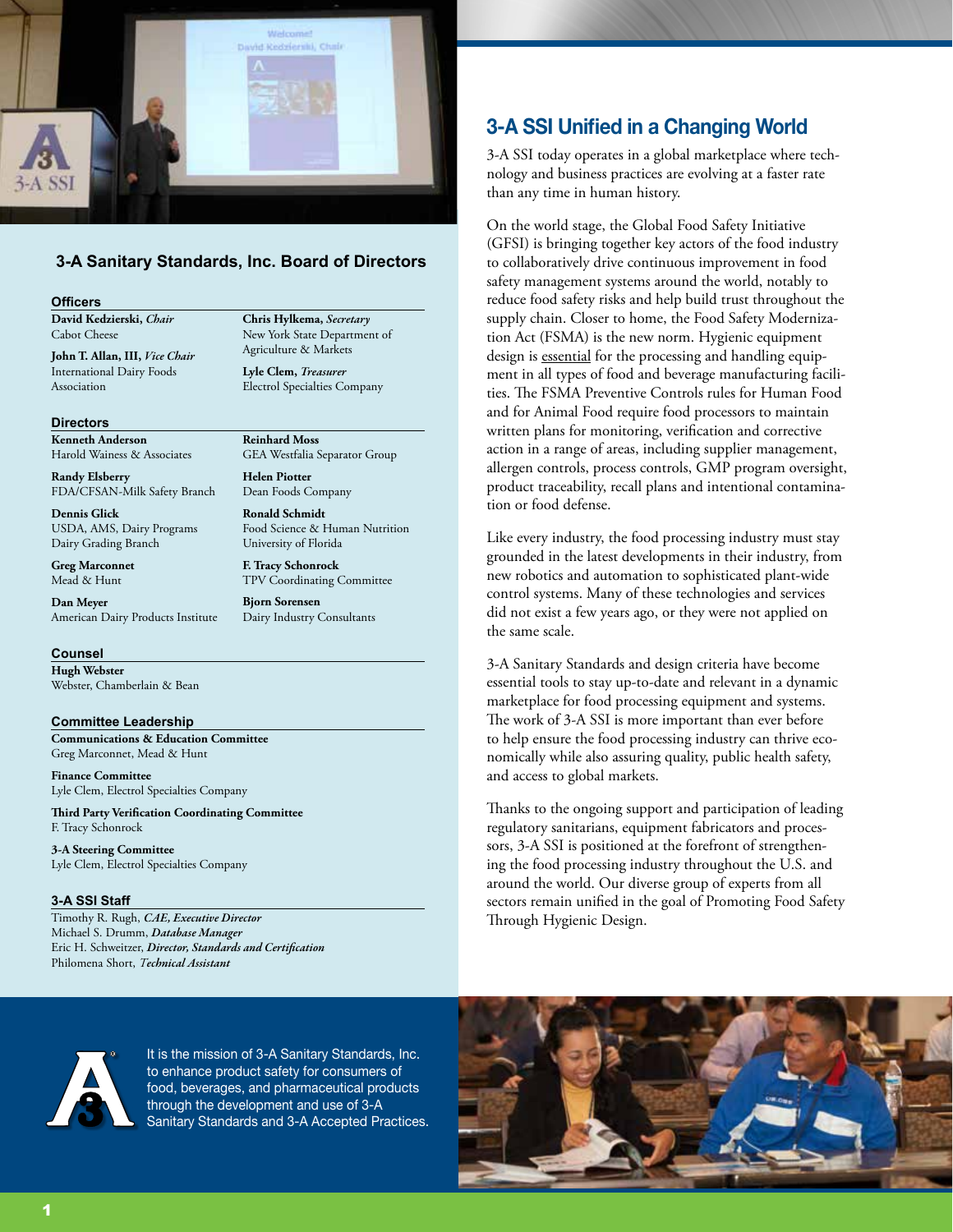## **Need for Hygienic Equipment Drives Demand for 3-A Symbol**

The number of new 3-A Symbol authorizations in 2017 reflected the strong and growing demand for the assurance of hygienic equipment design. The 2017 3-A Symbol licensing program experienced the tenth straight year of significant growth. The number of new applications and the retention of current licensees is unprecedented in this vital industry program.

The steady growth in this licensing program reflects the demand for food processing equipment that meets provable hygienic design criteria for food processing equipment found in 3-A Sanitary Standards and the perceived value of the 3-A Symbol. The voluntary 3-A Symbol authorization program helps regulatory professionals, processors, and fabricators identify equipment that conforms to the criteria of 3-A Sanitary Standards.

The integrity of the 3-A Symbol authorization program rests upon the Third Party Verification (TPV) inspection requirement that reached full implementation in 2008. The TPV inspection requirement applies to all equipment built to 3-A Sanitary Standards that is licensed to display the 3-A Symbol. A licensee must engage a credentialed inspection professional, known as a Certified Conformance Evaluator (CCE), to conduct an on-site evaluation of finished equipment and other product attributes to affirm the equipment conforms to provisions of the applicable 3-A Sanitary Standard. Any deficiencies discovered in an inspection must be corrected before the equipment can be authorized to display the 3-A Symbol. Equipment manufacturers that do not comply with the TPV inspection requirement risk losing the authorization to use the 3-A Symbol. A complete on-site TPV inspection is required upon application and once every five years thereafter, or any time there is a significant design change or non-conformance.

Recognition and demand for '3-A' equipment is growing across the human and animal food processing industry as processors institute written plans to comply with the new federal rules on Preventive Controls under the Food Safety Modernization Act. The rules require food processing facilities to maintain a written food safety plan that includes an analysis of hazards and risk-based preventive controls.

Fabricators from across the U.S. and 24 other countries around the world maintain a 3-A Symbol authorization to verify the equipment conforms to 3-A Sanitary Standards. Other countries include:

| Belgium | Israel      | Republic of Korea |
|---------|-------------|-------------------|
| Canada  | Italy       | Spain             |
| China   | Japan       | Sweden            |
| Denmark | Malta       | Switzerland       |
| Finland | Mexico      | Taiwan            |
| France  | Netherlands | Thailand          |
| Germany | New Zealand | Turkey            |
| India   | Poland      | United Kingdom    |

The 3-A SSI website features on-line access to complete certificate information for all 3-A Symbol licensees. The information is searchable by the unique authorization number, equipment type/standard or company name. A copy of the actual authorization certificate may also be generated and printed from the online database. The certificate search database is the most frequently visited area of the 3-A SSI web resources.

3-A SSI also recorded significant growth this year in another voluntary certificate program for Replacement Parts and System Components. The Replacement Parts and System Component Qualification Certificate (RPSCQC) Program is open to manufacturers of replacement parts or system components that are not otherwise eligible for 3-A Symbol authorization. The RPSCQC is beneficial to certificate holders and customers because it affirms that such parts or system components are compatible with the design criteria found in the relevant 3-A Sanitary Standard(s). The RPSCQC is often used in sales or marketing information.

## **Protecting the '3-A' Brand Worldwide**

This year was the most active year in the history of 3-A SSI for taking steps to protect the 3-A Symbol in markets for hygienic equipment around the world. The 3-A Symbol is registered by the U.S. Patent and Trademark Office as the legal property of 3-A SSI. 3-A SSI licenses use of the 3-A Symbol to fabricators around the world to identify equipment that meets 3-A Sanitary Standards for design and fabrication.

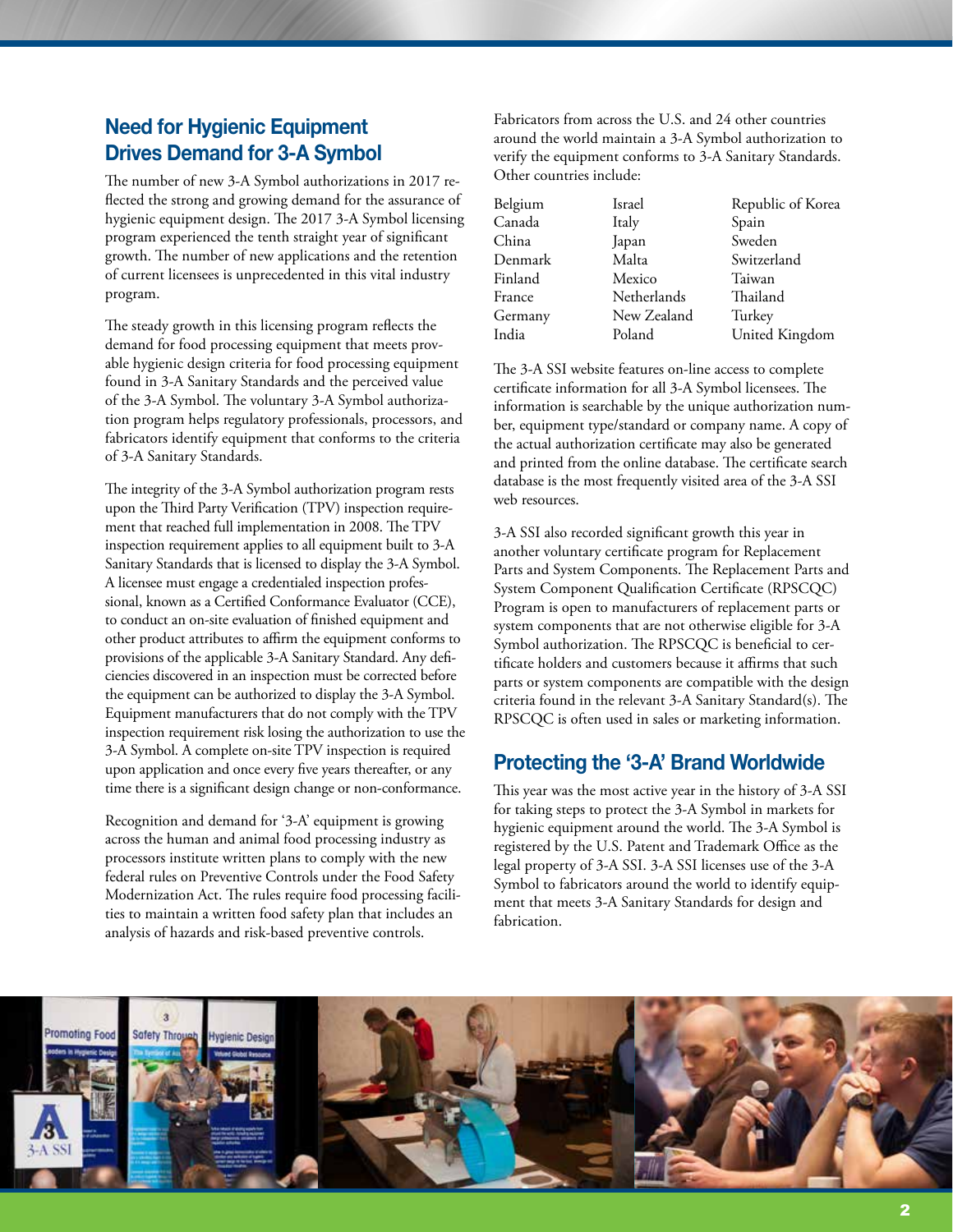

3-A SSI initiated several actions this year to respond to the unauthorized use of the trademarked 3-A Symbol by numerous companies in China and others. The list of these companies was posted on the 3-A SSI web site under a special 'Buyer Beware' link and 3-A SSI circulated the announcement widely to regulatory authorities, trade press, licensees and others.

3-A SSI engaged special counsel in the U.S. and in China to take steps to counter these infringements. In early 2017, 3-A SSI filed new applications for registration of the 3-A Symbol in China with the China Trademark Office. In addition, 3-A SSI conducted the first-ever education program in Wenzhou, China in July to introduce fabricators to 3-A SSI and all of the requirements for 3-A Symbol authorization. Presenters at the Information Sharing Session were Gabe Miller, Bart S. Fisher, and Jerry Yang. The title for the session was "The 3-A Symbol: What Is It and Why Is It Important." There were about 40 in attendance, including 30 companies from China, Taiwan and Thailand. The program was highly productive for promoting a better understanding of 3-A SSI and the 3-A Symbol.

In Europe, 3-A SSI filed applications in the European Union Intellectual Property Office (EUIPO) to register the 3-A Symbol as a certification mark in several classes of equipment. 3-A SSI also applied to register '3A' as "standard character" certification mark. A "standard character" mark for '3A' provides a broader scope of protection and helps insure against any future changes in logo design.



*Bart S. Fisher (center left) and Gabe Miller (center right) led first* Through Hygienic Design. *3-A SSI program in China.*

3-A SSI continues to pursue other measures under U.S. law to protect the integrity of the 3-A Symbol for U.S. customers and others around the world.

## **3-A SSI Resources Build New Audiences**

3-A SSI became a trusted resource for hygienic design to a wider range of key audiences by contributing articles to leading industry publications and other important outreach. This outreach helped spread important knowledge about the critical role of hygienic equipment design and the many benefits of 3-A Sanitary Standards and 3-A Accepted Practices in a wide range of food processing applications.

## *3-A Sanitary Design Connections*

The quarterly e-newsletter *3-A Sanitary Design Connections,* continues to serve a growing, diverse and broad audience of readers from across the U.S. and around the world. *Connections* brings the important role of 3-A SSI in the hygienic design of equipment used in the processing of food or other products into perspective for equipment fabricators, food processors, regulatory sanitarians, academic leaders and students.

Each issue of *Connections* includes a lead or feature article on a prominent issue in hygienic equipment design or the role of 3-A Sanitary Standards, 'News of Interest' with relevant news about hygienic design from other sources, and 'What's New In 3-A SSI'.

#### **Leading Industry Magazines**

3-A SSI supports the editorial mission of *Dairy Foods* magazine, reaching 20,550 dairy processors across the \$110 billion dairy industry. 3-A SSI contributed four columns this year, including "Intro to Hygienic Design: New Online Training Modules," "Hygienic Equipment Design Fundamentals," "Verifying the Integrity of Hygienic Design," and "Maintaining Hygienic Design."

3-A SSI continued a series of three half-page display advertisements in *Dairy Foods* and *Food Engineering* magazines this year (circulation 28,000+). These ads promote recognition of 3-A SSI's integral role in Promoting Food Safety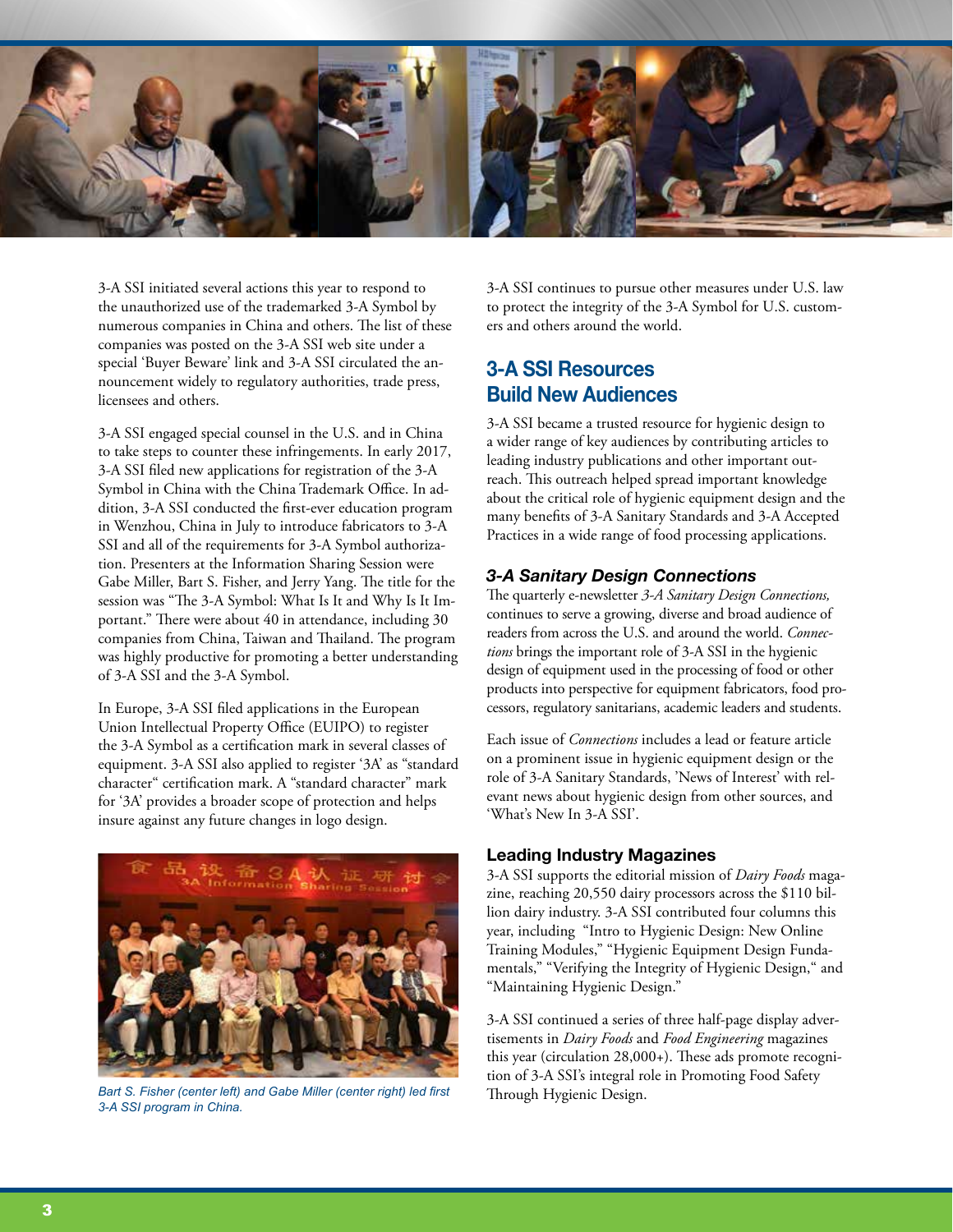3-A SSI received attention in other magazines/periodicals including *Rubber & Plastics News*, *National Provisioner*, *Cheese Reporter*, *Food Engineering* and *Food Processing*.

### **3-A SSI Adds Basic and First Advanced E-learning Modules**

3-A SSI introduced the fourth in a series of new *Basics* e-learning modules and the first new *Advanced* module, all designed to bring the world of hygienic equipment design to audiences around the world at any time of the day or night.

Module 4.0, *Basics of Cleaning and Sanitizing,* provides a basic understanding of principles of cleaning, sanitizing, and sterilization processes. It features a closer look at various methods of cleaning, including manual cleaning, Clean-out-of-Place (COP), and Clean-in-Place (CIP). It also covers information on inspection, cleaning and sanitation documentation, as well as on safety hazards that might occur in the process of cleaning.

The first three *Basics* modules were introduced last year and continue to receive very positive feedback from users around the world. The first three modules in the series include:

- **1.0 Overview of Principles of Hygienic Design & Foundation Elements**
- **2.0 The Basics of Hygienic Equipment Design**
- **3.0 Basics of Hygienic Facility Design & Environmental Controls**

Learning objectives are clearly listed at the beginning of each module and interactive assessment tools are included to support the learning experience. Each module is narrated and a script is provided for convenience. All materials are accompanied by straightforward illustrations including photos from the field, animations, as well as informative diagrams.

The first new *Advanced* module, *2.1 Advanced Hygienic Equipment Design: Materials & Surface Finishes*, offers equipment designers and specifiers with advanced hygienic design knowledge on the materials of construction and surface treatments. The content emphasizes hygienic materials selection and the metals and non-metals commonly used for product contact and non-product contact surfaces. The Module also covers surface finishes, as well as the selection process for surface treatment methods, to optimize corrosion resistance, wear, durability, toxicity, and hygienic safety.

Much of the content for the modules is derived from the comprehensive *ANSI/3-A 00-01-2018, 3-A Sanitary Standards for General Requirements*, a compendium of baseline sanitary (hygienic) criteria for design, materials, and fabrication/installation of equipment and systems in



various 3-A Sanitary Standards and 3-A Accepted Practices. The modules also reference criteria from the European Hygienic Engineering & Design Group (EHEDG) and other organizations.

Through early this year, tracking data shows the 3-A SSI e-learning modules recorded 1,886 users from 35 countries around the world. The largest number of viewers by country were USA (1307), Philippines (103), Germany (71), Canada (39), Italy (48), India (25), Brazil (21). 55% of the viewers reported initial familiarity with the subject at a medium level, 31% were beginners and 14% considered themselves experts. 74% of the views indicated that the modules were very helpful and 25% somewhat helpful.

Three additional modules are in development and more advanced sections are planned for several of the modules.

## **3-A SSI Advances Education Mission**

3-A SSI awarded a select group of future industry professionals an opportunity to participate in the 2017 education program and annual meeting.

Recipients participated in the 3-A SSI education program, '3-A Equipment and Beyond: Applying 3-A Principles to Food & Beverage Processing Environments' and related events on May 1–2, 2017 at the Hilton Minneapolis/St. Paul Airport-Mall of America in Bloomington, MN.

The recipients of the 2017 awards included:

| Akhil Reddy Bora | Texas Tech University |
|------------------|-----------------------|
| Diego Casas      | Texas Tech University |
| Yungi Huang      | Ohio State University |
| Ishwar Katawal   | Texas Tech University |
| Subbiah Nagappan | Ohio State University |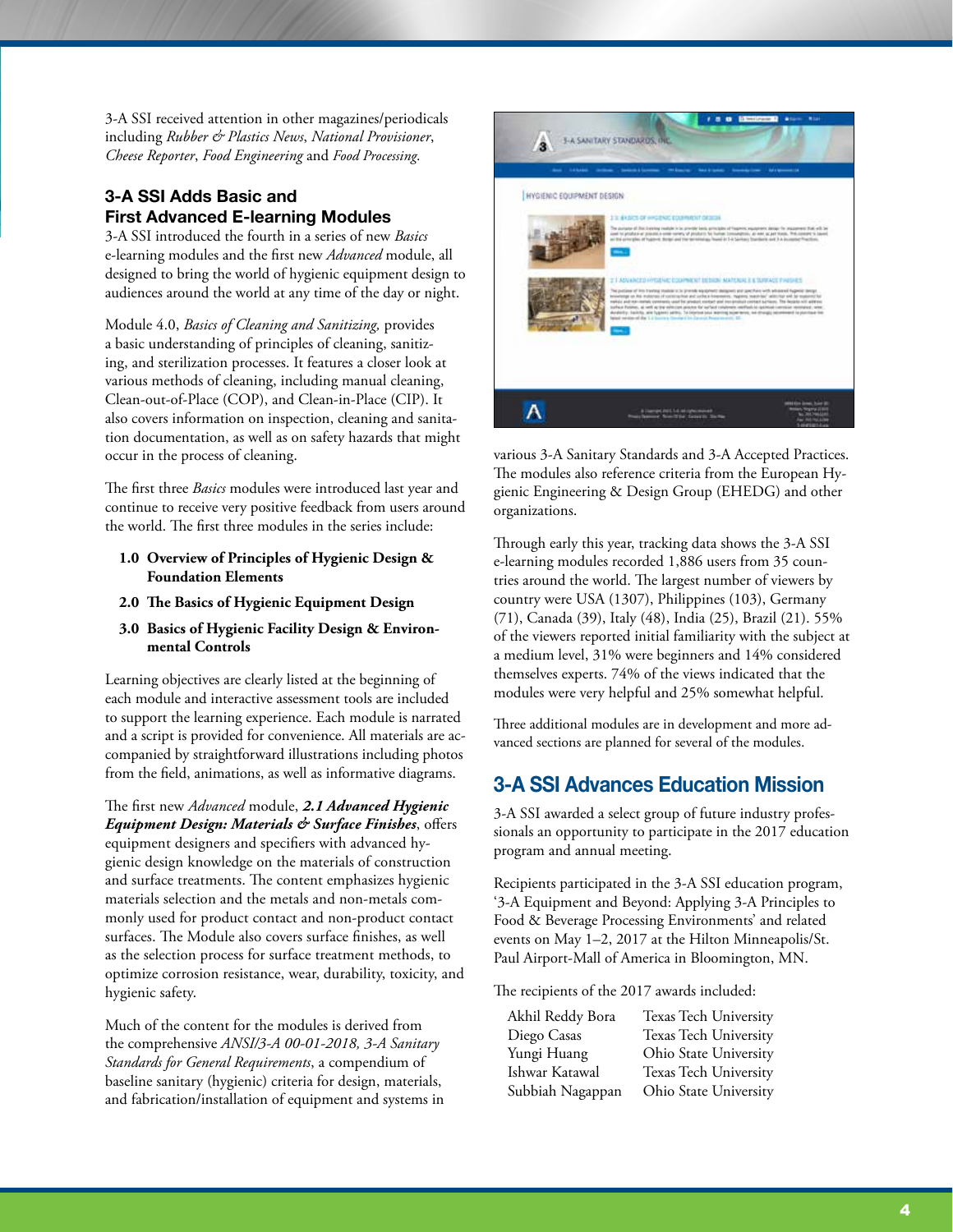The 3-A SSI program reflected high interest this year in the number of applicants, the level of professional achievement and the number of awards granted. According to 3-A SSI Chair David Kedzierski (Cabot Cheese), "We expanded our role in hygienic design education because it is a fundamental element of assuring food safety. The 3-A SSI program gives these future food industry professionals a great opportunity to gain in-depth knowledge about hygienic equipment design in the real world and network with a truly diverse group of industry leaders."

Award recipients were selected by a 3-A SSI review committee on the basis of a personal essay, official transcripts and a letter of recommendation from a faculty member or department head.

## **3-A SSI Volunteer Recognition**

3-A SSI announced the recipients of its 2017 Volunteer Service Awards and the release of the latest annual progress report at the 3-A SSI Annual Meeting held recently in Bloomington, MN.

The 3-A SSI Volunteer Service Awards recognize the extraordinary dedication and commitment of individuals who contribute to the development of voluntary standards and the mission of 3-A SSI. Nominations for the awards are made by fellow volunteers from the three stakeholder groups in 3-A SSI—regulatory sanitarians, fabricators, and processors—and others.

3-A SSI Chair David Kedzierski (Cabot Cheese) announced the following award recipients for 2017:

- **Greg Marconnet (Mead & Hunt)** received the *Leadership Service Award* for outstanding service to the voluntary standards development of 3-A SSI and significant contributions to the mission of 3-A SSI.
- **F. Tracy Schonrock (Schonrock Consulting)**received the *'Richard K. Smith' Advancement Award* for outstanding accomplishments on behalf of 3-A SSI.

#### **3-A SSI Posts Record Turnout for 2017 Education Program**

3-A SSI hosted the largest crowd ever for its expanded yearly education programs this year in a brand new setting, the Hilton Minneapolis/St. Paul Airport-Mall of America in Bloomington, MN. The education programs on May 1–2 were designed to provide high-value learning and networking for industry professionals seeking a good 'basics' introduction and those interested in advanced applications knowledge.

3-A SSI welcomed 270 participants from all segments of the industry, including processors, fabricators and regulatory professionals, from across the U.S. and nine other countries.

The 2017 program opened on May 1 with an expanded introductory workshop, *3-A SSI and the Basics of Hygienic Design.* This full-day program was designed specifically for industry newcomers and early career professionals, and anyone wishing to review the fundamentals. Led by Greg Marconnet (Mead & Hunt) and Larry Hanson (CIP Concepts, LLC), the program began with an overview of 3-A SSI, then a comprehensive look at the entire building envelope, concluding with the details of equipment fabrication, installation, operation, cleaning and maintenance. Key learning points included Principles of Hygienic Design, Cleaning, Application of 3-A Principles to Equipment Design and Fabrication, Designing for Hygienic Installation, and more. The program featured hands-on segments to help illustrate the hygienic equipment design principles in 'real world' equipment fabrication.

The second full day of education on May 2 showcased the theme, *3-A Equipment and Beyond: Applying 3-A Principles to Food & Beverage Processing Environments.* The program featured leading experts on timely topics reflecting the current developments, future challenges and new opportunities for hygienic design in the food industry.

Presentations from previous yearly education programs are archived and available at no charge on the 3-A SSI web site.

## **3-A SSI Certified Conformance Evaluators Build Inspection Expertise**

The integrity and acceptance of the 3-A Symbol and the other voluntary certificates of 3-A SSI rests largely upon the role of its accredited Certified Conformance Evaluators (CCEs). 3-A SSI strives for consistent and uniformly expert assessments of equipment by the CCEs. CCEs are independent equipment review professionals accredited by 3-A SSI to perform the Third Party Verification (TPV) inspection of equipment required for a 3-A Symbol authorization and other voluntary 3-A SSI certificate programs.

3-A SSI worked to support the knowledge and skills of the CCEs in their important inspection work through a period of substantial worldwide demand for new and renewal TPV inspections. The TPV Coordinating Committee, consisting of regulatory sanitarians, fabricator and processor representatives, coordinated a special training seminar for CCEs. In addition, the TPV Coordinating Committee conducted outreach throughout the year to refine and improve TPV inspection program procedures and to exchange information on the application of 3-A Sanitary Standards and other hygienic design issues relating to the performance of TPV inspections. The Committee also published several bulletins to provide guidance on consistent and uniform CCE inspection services. The new bulletins are available to all visitors on the 3-A SSI website.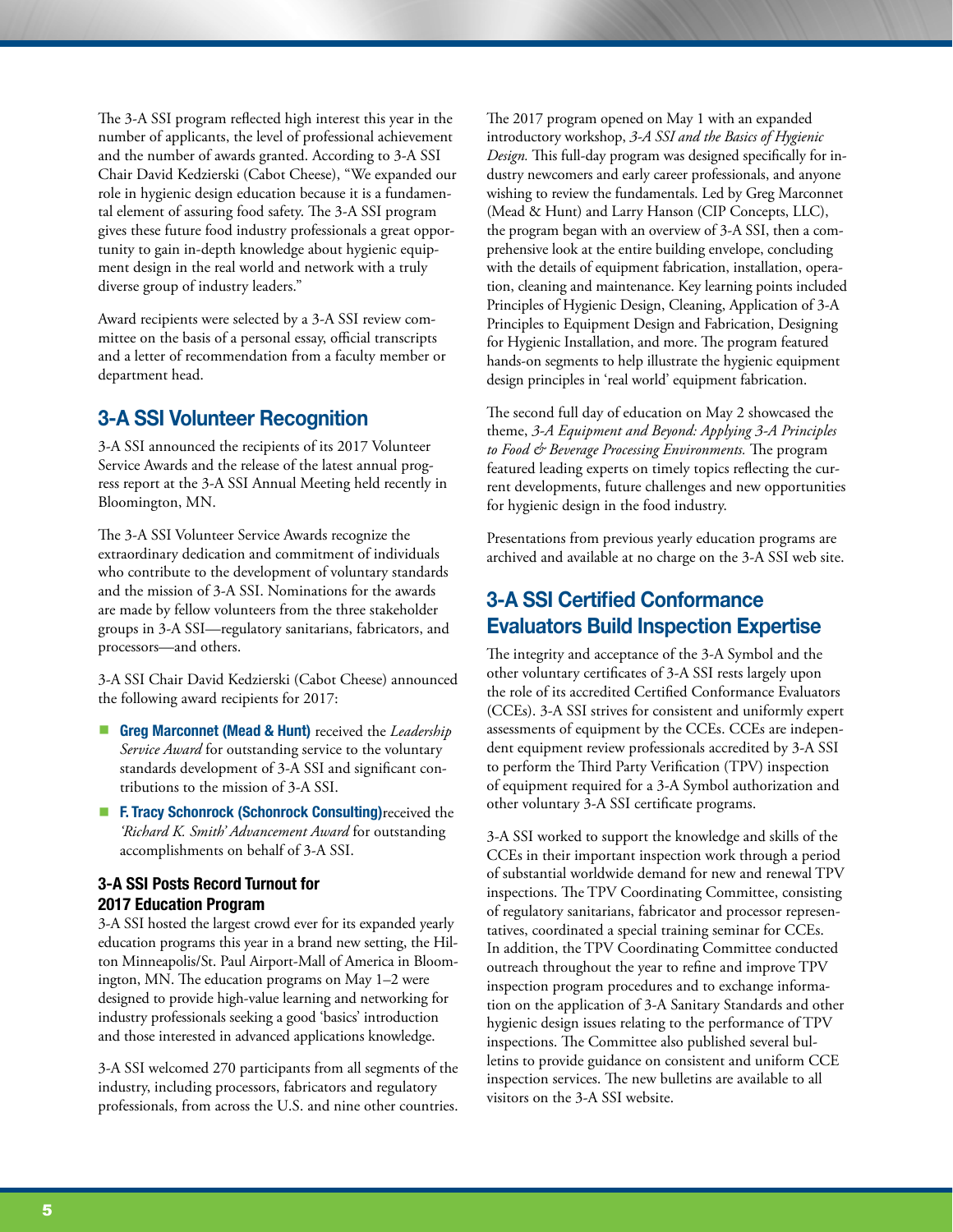## **Conversion of 3-A SSI Standards and Accepted Practices into Its 4th Year**

The first revision of ANSI*/3-A 00-01-2018, 3-A Sanitary Standard for General Requirements* (GR) was approved this year. 3-A SSI Work Group Members continued their show of commitment to convert all 3-A Sanitary Standards and 3-A Accepted Practices to the "B Level" format. The American National Standard (ANS), also referred to as the "A Level" Standard, represents a comprehensive foundational document with the minimum sanitary (hygienic) requirements for design, materials, and fabrication of product contact surfaces and non-product contact surfaces for equipment and systems. Work to convert all 3-A Sanitary Standards and Accepted Practices to a new "B Level" format and style utilizing the GR represents the largest document revision project in the history of 3-A SSI.

In the first quarter 2018, there have been more than 20 individual Working Group meetings and the GR was reaffirmed by ANSI. There are over 20 active conversion projects and several revision proposals for the GR.

A number of revised Standards and Accepted Practices have been approved and published through the first quarter of 2018, including:

- *Number 17-12, 3-A Sanitary Standard for Formers, Fillers, and Sealers of Containers for Fluid Products*
- *Number 58-02, 3-A Sanitary Standard for Vacuum Breakers and Check Valves*
- *Number 31-07, 3-A Sanitary Standard for Scraped Surface Heat Exchangers*
- *Number 28-05, 3-A Sanitary Standard for Flow Meters*
- *Number 38-01, 3-A Sanitary Standard for Open Cheese Vats and Tables*
- *Number 610-03, 3-A Accepted Practice for Sanitary Construction, Installation, and Cleaning of Membrane Processing Systems*

Many more documents are in the conversion process:

 *WG 1 (Vessels) revision Project B-78-01-A for 3-A Sanitary Standard for Spray Devices Intended to Remain in Place*

- *WG 2 (Fillers) revision Project B-17-12-A for joint 3-A Sanitary Standard for Formers, Fillers, and Sealers of Containers for Fluid Products and 3-A Sanitary Standard for Packaging of Viscous Products*
- *WG3 (Valves & Fittings) revision Project B-63-03-A for 3-A Sanitary Standard for Sanitary Fittings*
- *WG 4 (Pumps & Mixers) new Project B-77-00-A for 3-A Sanitary Standards for Mechanical Seals*
- *WG 5 (Heat Exchangers) revision Project B-61-01-A for 3-A Sanitary Standard for Steam Injection Heaters*
- *WG 6 (Conveyors & Feeders) revision Project B-81-00-A for 3-A Sanitary Standard for Auger-type Feeders; revision Project B-88-00-W for 3-A Sanitary Standard for Machine Leveling Feet and Supports*
- *WG 7 (Instruments) revision Project B-74-06-A for 3-A Sanitary Standard for Sensors and Sensor Fittings and Connections*
- *WG 8 (Concentrating Equipment) revision Project B-26-05-A for 3-A Sanitary Standard for Sifters for Dry Products*
- *WG 9 (Farm & Raw Milk) revision Project B-30-01-A for 3-A Sanitary Standard for Farm Storage Tanks; new Project B-102-00-A for 3-A Sanitary Standard for Automated Milking Installations*
- WG 10 (Cheese & Butter Equipment) revision Project B-*83-00-A for 3-A Sanitary Standard for Enclosed Cheese Vats and Tables*
- *WG 12 (Plant Support Systems) revision Project B-604-05-A for 3-A Accepted Practice for Supplying Air Under Pressure in Contact with Product or Product Contact Surfaces*

The conversion of each document entails long and careful consideration and cooperation by dedicated volunteers. From the initial drafting and review through balloting, resolution of comments, re-balloting, final approval and final editing, our accredited standards development process ensures due process. The strength of 3-A SSI rests upon the unwavering commitment of its volunteers to maintaining the most widely recognized and respected criteria for hygienic equipment design.